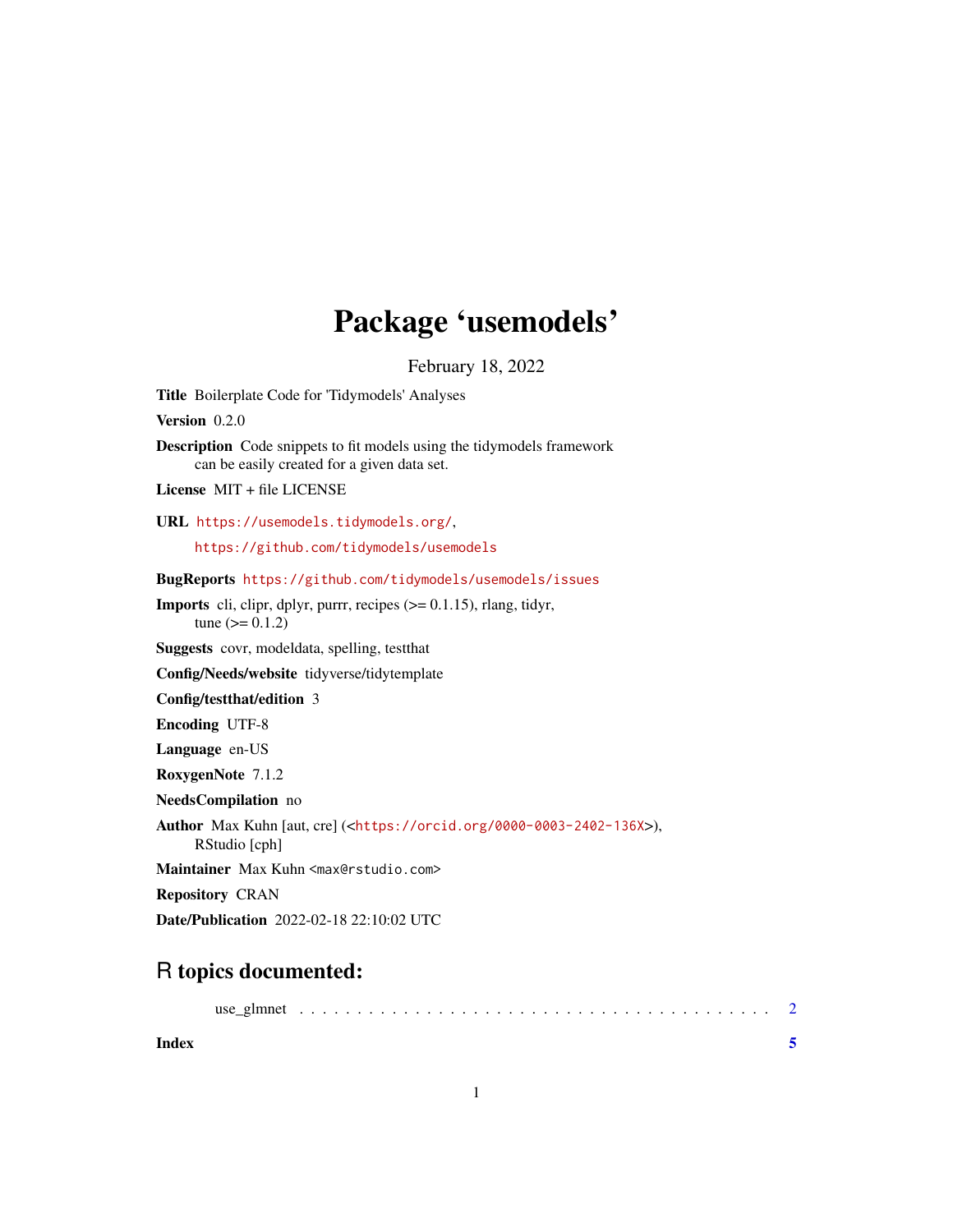#### Description

These functions make suggestions for code when using a few common models. They print out code to the console that could be considered minimal syntax for their respective techniques. Each creates a prototype recipe and workflow object that can be edited or updated as the data require.

#### Usage

```
use_glmnet(
  formula,
  data,
 prefix = "glmnet",
  verbose = FALSE,
  tune = TRUE,colors = TRUE,
  clipboard = FALSE
)
use_xgboost(
  formula,
  data,
 prefix = "xgboost",
 verbose = FALSE,
  tune = TRUE,colors = TRUE,
  clipboard = FALSE
\mathcal{L}use_kknn(
  formula,
  data,
 prefix = "kknn",
 verbose = FALSE,
  tune = TRUE,colors = TRUE,
  clipboard = FALSE
)
use_ranger(
  formula,
  data,
 prefix = "ranger",
  verbose = FALSE,
  tune = TRUE,
```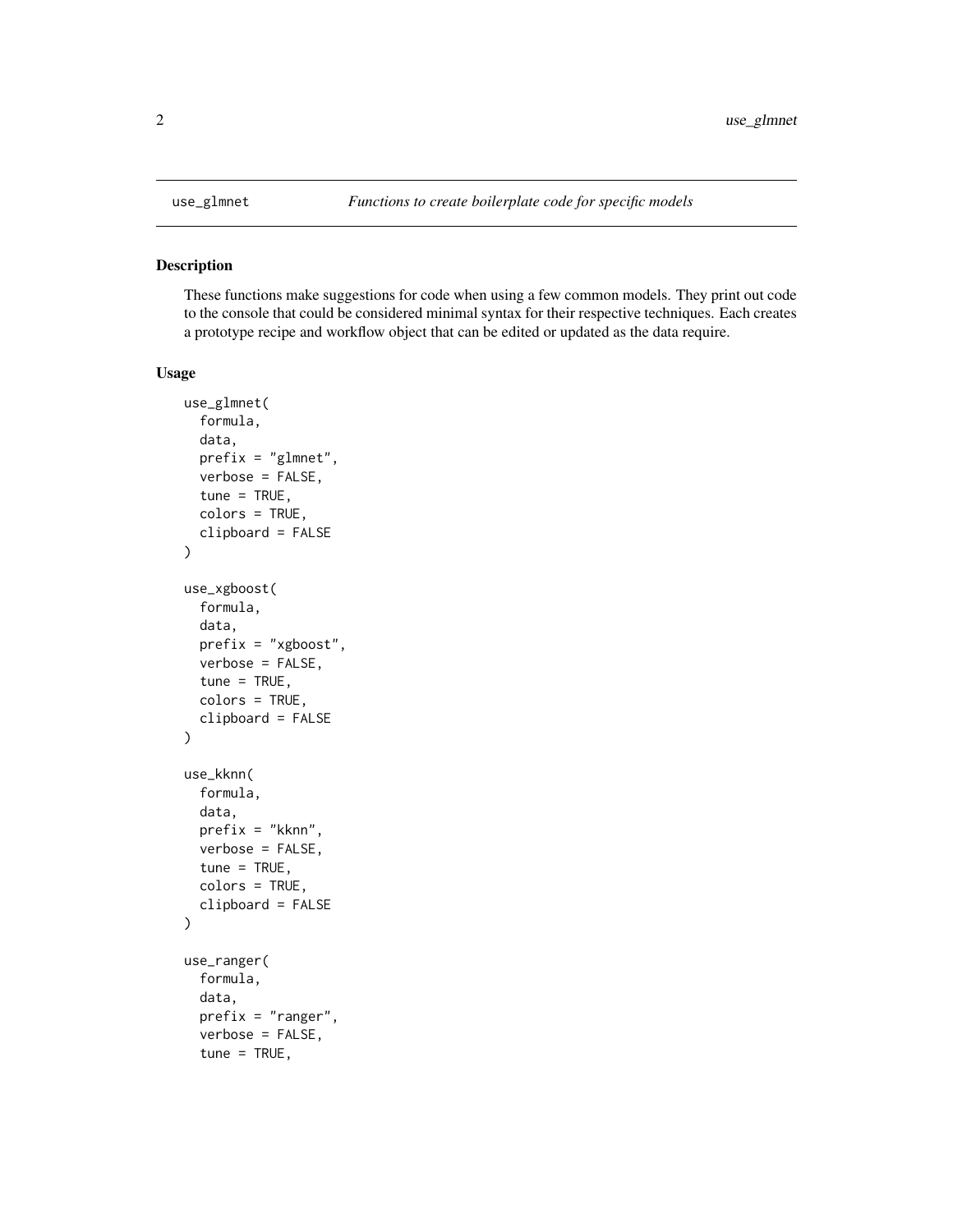```
colors = TRUE,
  clipboard = FALSE
\lambdause_earth(
  formula,
  data,
  prefix = "earth",
  verbose = FALSE,
  tune = TRUE,colors = TRUE,
  clipboard = FALSE
\mathcal{L}use_cubist(
  formula,
  data,
  prefix = "cubist",
  verbose = FALSE,
  tune = TRUE,colors = TRUE,
  clipboard = FALSE
\mathcal{L}use_kernlab_svm_rbf(
  formula,
  data,
  prefix = "kernlab",
  verbose = FALSE,
  tune = TRUE,colors = TRUE,
  clipboard = FALSE
\mathcal{L}use_kernlab_svm_poly(
  formula,
  data,
  prefix = "kernlab",
  verbose = FALSE,
  tune = TRUE,
  colors = TRUE,
  clipboard = FALSE
\mathcal{L}use_C5.0(
  formula,
  data,
  prefix = "C50",
```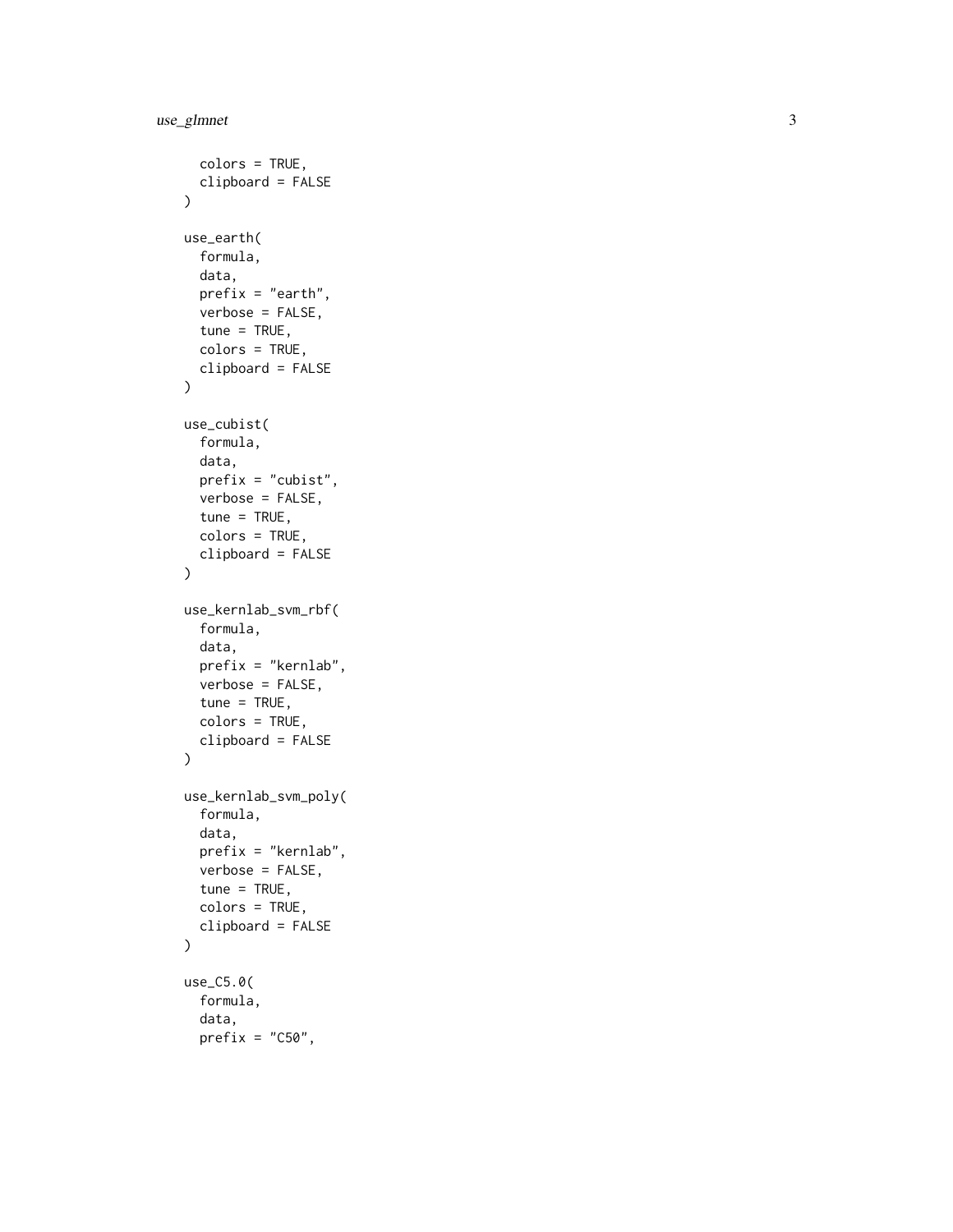```
verbose = FALSE,
  tune = TRUE,
  colors = TRUE,
  clipboard = FALSE
\lambda
```
#### Arguments

| formula   | A simple model formula with no in-line functions. This will be used to template<br>the recipe object as well as determining which outcome and predictor columns<br>will be used. |
|-----------|----------------------------------------------------------------------------------------------------------------------------------------------------------------------------------|
| data      | A data frame with the columns used in the analysis.                                                                                                                              |
| prefix    | A single character string to use as a prefix for the resulting objects.                                                                                                          |
| verbose   | A single logical that determined whether comments are added to the printed<br>code explaining why certain lines are used.                                                        |
| tune      | A single logical that controls if code for model tuning should be printed.                                                                                                       |
| colors    | A single logical for coloring warnings and code snippets that require the users<br>attention (ignored when colors = FALSE)                                                       |
| clipboard | A single logical for whether the code output should be sent to the clip board or<br>printed in the console.                                                                      |

#### Details

Based on the columns in data, certain recipe steps printed. For example, if a model requires that qualitative predictors be converted to numeric (say, using dummy variables) then an additional step\_dummy() is added. Otherwise that recipe step is not included in the output.

The syntax is opinionated and should not be considered the exact answer for every data analysis. It has reasonable defaults.

#### Value

Invisible NULL but code is printed to the console.

#### Examples

```
library(modeldata)
data(ad_data)
use_glmnet(Class ~ ., data = ad_data)
data(Sacramento)
use_glmnet(price ~ ., data = Sacramento, verbose = TRUE, prefix = "sac_homes")
```